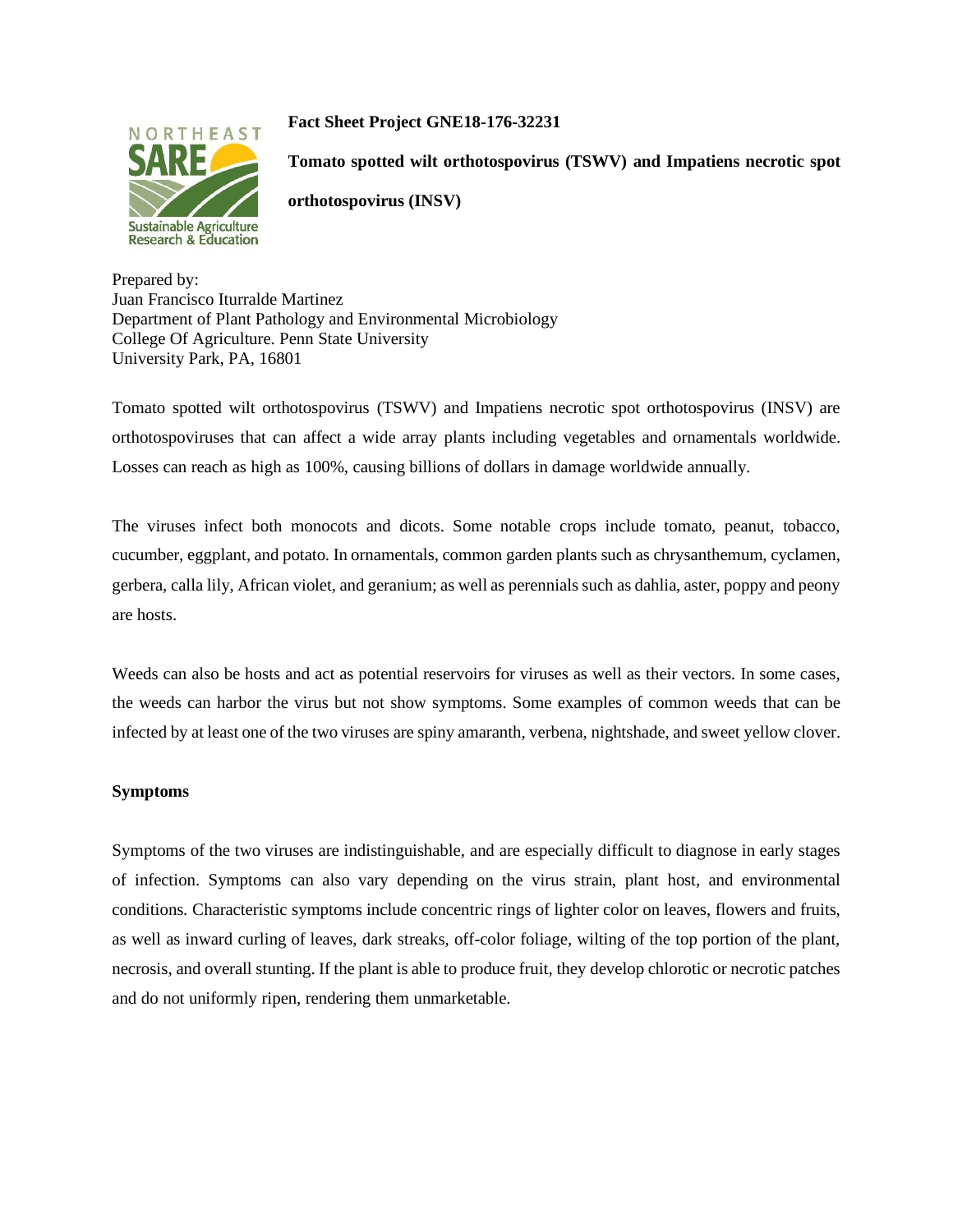

Figure 3. Left. TSWV symptoms in pepper. Image Credit: Juan Francisco Iturralde Martinez, Penn State University. Right: WV symptoms in Geranium. Image Credit: :Dr. Backhaus, Biologische Bundesanstalt für Land- und Forstwirtschaft, Bugwood.org.



Figure 4. Left: INSV symptoms in Impatiens. Image Credit. Cristina Rosa, Penn State University. Right: INSV symptoms on Begonia. Image Credit. Penn State Department of Plant Pathology & Environmental Microbiology Archives, Penn State University, Bugwood.org

Symptoms alone should not be used for diagnosis since they can resemble those caused by other pathogens and abiotic stresses. Spotted wilt can be diagnosed by commercially available tests or by commercial diagnostic laboratories, as well as university or state affiliated plant disease clinics such as the Penn State [Plant Disease Clinic.](https://plantpath.psu.edu/facilities/plant-disease-clinic)

#### **Vector**

The only way that the viruses can infect and move between plants is through thrips feeding. Thrips are very small elongated insects, of less than 1/25-inch in length, and are usually brown, black, or yellow in color. Due to their size, they are hard to see with the naked eye, allowing them to reside in very small crevices.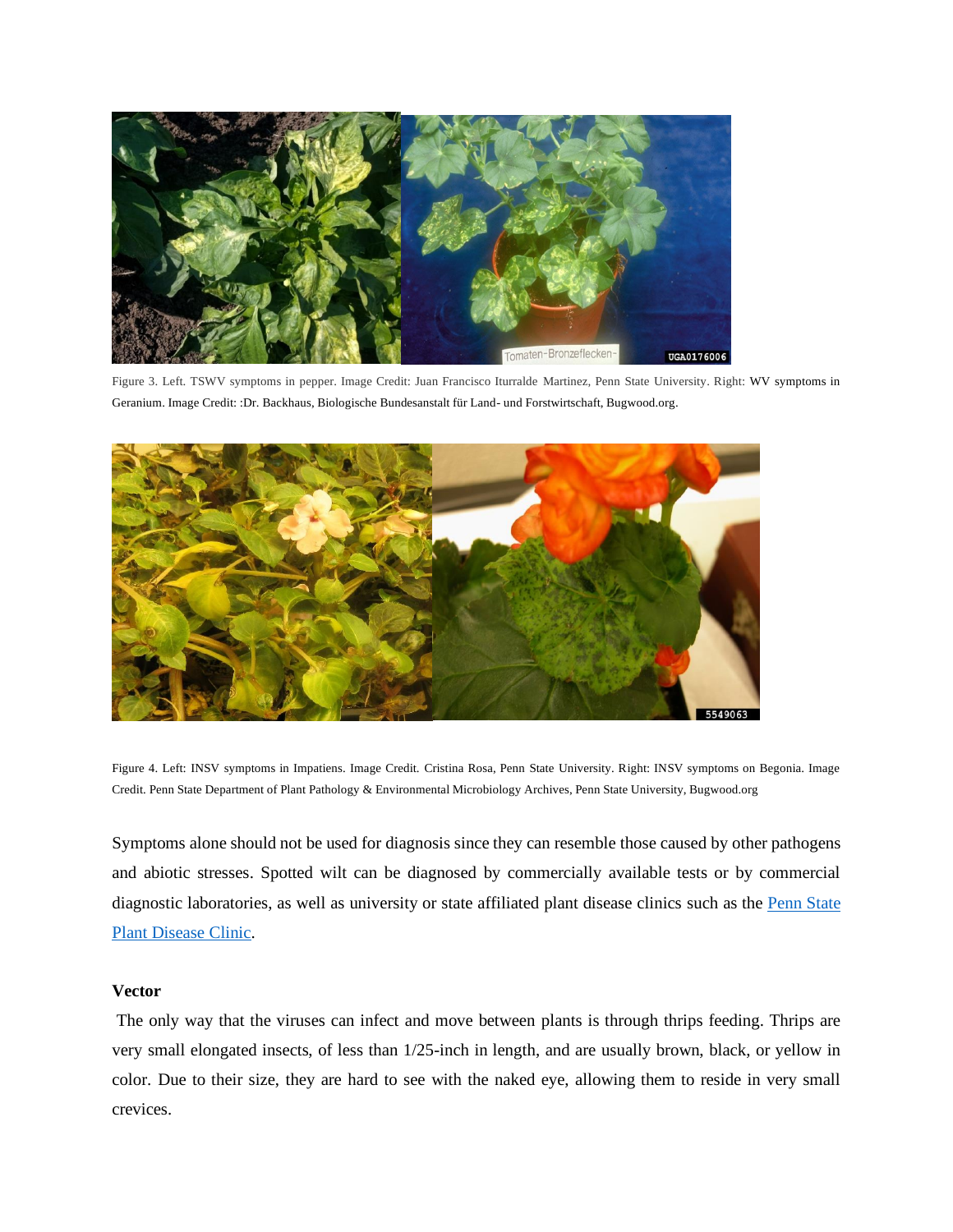

Figure 1: Detail of a thrips on a leaf. Image credit: Frank Peairs, Colorado State University, Bugwood.org

Thrips can only acquire the virus if they feed on an infected plant while they are in the larval stage. Once acquired, the thrips will retain and transmit the virus in a circulative-propagative manner for life. The virus is transmitted when the thrips injects contaminated saliva during probing or feeding on target plants. While infected thrips cannot pass on the virus to their young, overlapping generations maintain persistent plant infection. Thrips by themselves can also cause damage by feeding on the contents of plant cells. This leaves unaesthetic silvery specks on the infested tissue, thus reducing photosynthesis as well as creating points of entry for other pathogens and soft rot organisms.



Figure 2: Damage caused by thrips. Image Credit: Whitney Cranshaw, Colorado State University, Bugwood.org

Temperature impacts the reproductive rate of thrips, with a 14-day life cycle under optimal temperatures of 68 to 98 °F. Thrips populations tend to be greatest under hot dry conditions and therefore tend to be most problematic in protected culture systems such as greenhouses and high tunnels. In the field, frequent rain events or overhead irrigation can physically wash the thrips off the plants.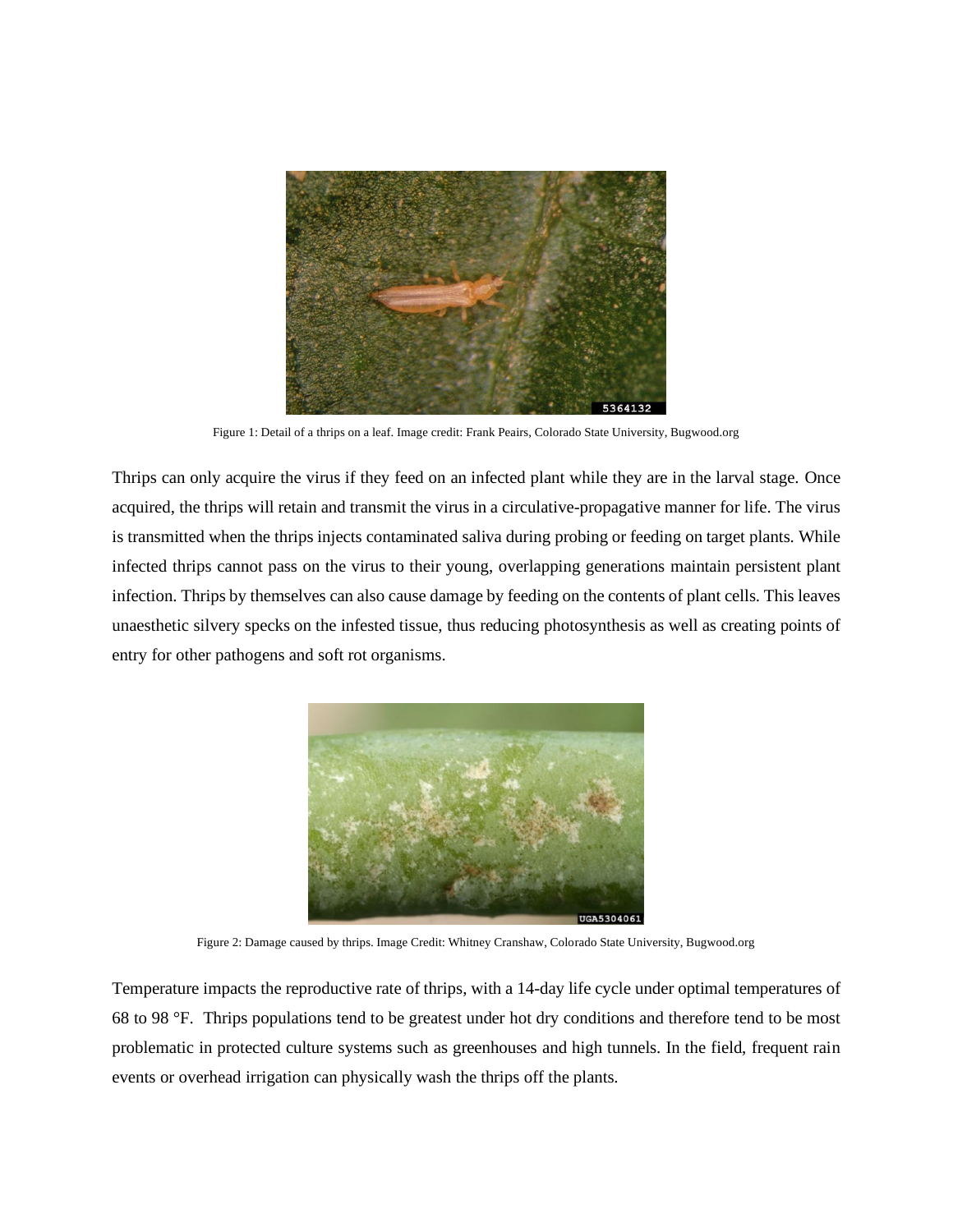Adult thrips are the most motile and thus the most efficient at spreading the viruses longer distances. However, despite having wings they are not good flyers. Nonetheless, by being so small, they can be carried far by the wind. In the US, movement of virus infected or thrips infested plant material is the primary pathway for spreading both the virus and the vector.

### **Disease management and prevention**

Once a plant is infected nothing can be done to "cure" the plant. Therefore, most management efforts focus on prevention and integrated pest management. Infected and neighboring plants, including weeds, should be discarded to prevent further spread of the virus.

Never grow vegetables and ornamentals in the same greenhouse. Thrips are commonly brought in on transplants and quickly spread throughout the greenhouse.

### **Before growing season:**

- Spraying early might be more effective for controlling thrips than anytime later in the growing season.
- Resistant varieties that contain the sw5 genes can prove useful, however several TSWV isolates have been able to break this resistance. Some parts of California contain these TSWV resistancebreaking isolates.
- Start with virus free material, thoroughly scout planting material and quarantine/separate plants that are suspected to be infected with a virus or infested with thrips. If infested with thrips, treat immediately or discard.
- Seed transmission of the viruses is extremely rare and therefore not a concern. When possible, keep plants grown from seed separated from those produced by vegetative propagation.

## **During growing season**

- Scout individual crops regularly for thrips by gently shaking foliage over a light-colored surface such as a piece of paper or by using yellow or blue sticky cards. Follow fluctuations in population numbers.
- Use indicators:
	- Plants: these plants could show early virus or thrips activity before mass virus infection, and draw any present thrips away from target plants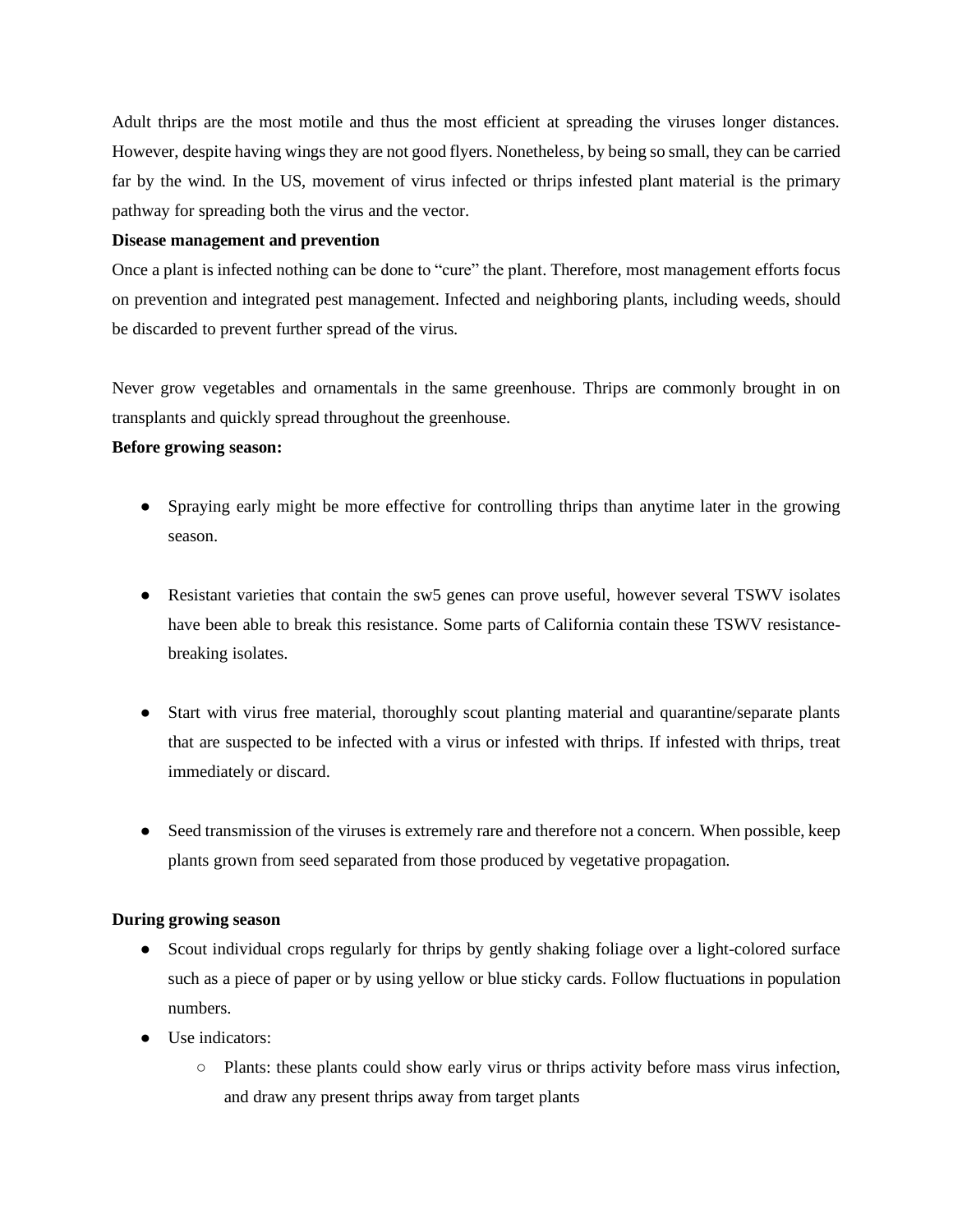- Thrips: look for thrips damage or use yellow or blue sticky cards. Gently shake foliage over light-colored surface.
- Several reports indicate that the use of metallic reflective mulches in open field production can be effective as a countermeasure against thrips. The mulch confuses the thrips and deters them from landing on the target plant. However, reflective mulches can be expensive and complete control of thrips infestations is hard to achieve.
- Prevent thrips from entering the greenhouse by screening vents and other openings.
- Organisms such as predatory thrips, mites and parasitoid wasps can be used for controlling undesirable thrips. Ideally learn what natural enemies thrips have at the desired area.

#### **After growing season:**

- Discard infected material
- Remove weeds that invade crops or that grow nearby as the virus can survive inside them and be picked up again for next season, repeating the cycle.

### **Avoiding resistance development**

Since the vectoring insects are so small and take shelter in the plant buds, a single application of a chemical control is usually ineffective. In addition, thrips damage typically only becomes noticeable after they have already left the plants, rendering chemical control ineffective at this point. Multiple applications beginning at first sight of damage increases control effectivity, however thrips can become resistant to chemicals.

Thrips have been documented to develop resistance to insecticides if exposed to them very frequently and if the insecticides are designed against a broad spectrum of insects. Choosing the appropriate chemical treatment can reduce the risk of developing insecticide resistance and the harming of beneficial natural enemies. Ask your extension provider what insecticide or combination of insecticides might be more useful for your specific application and location.

For more information and professional diagnosis, the Penn State University Plant Disease diagnosis clinic can be reached using the Clinic's website.

This material is based upon work that is supported by the National Institute of Food and Agriculture, U.S. Department of Agriculture, under award number 2017-38640-26915 through the North Eastern Sustainable